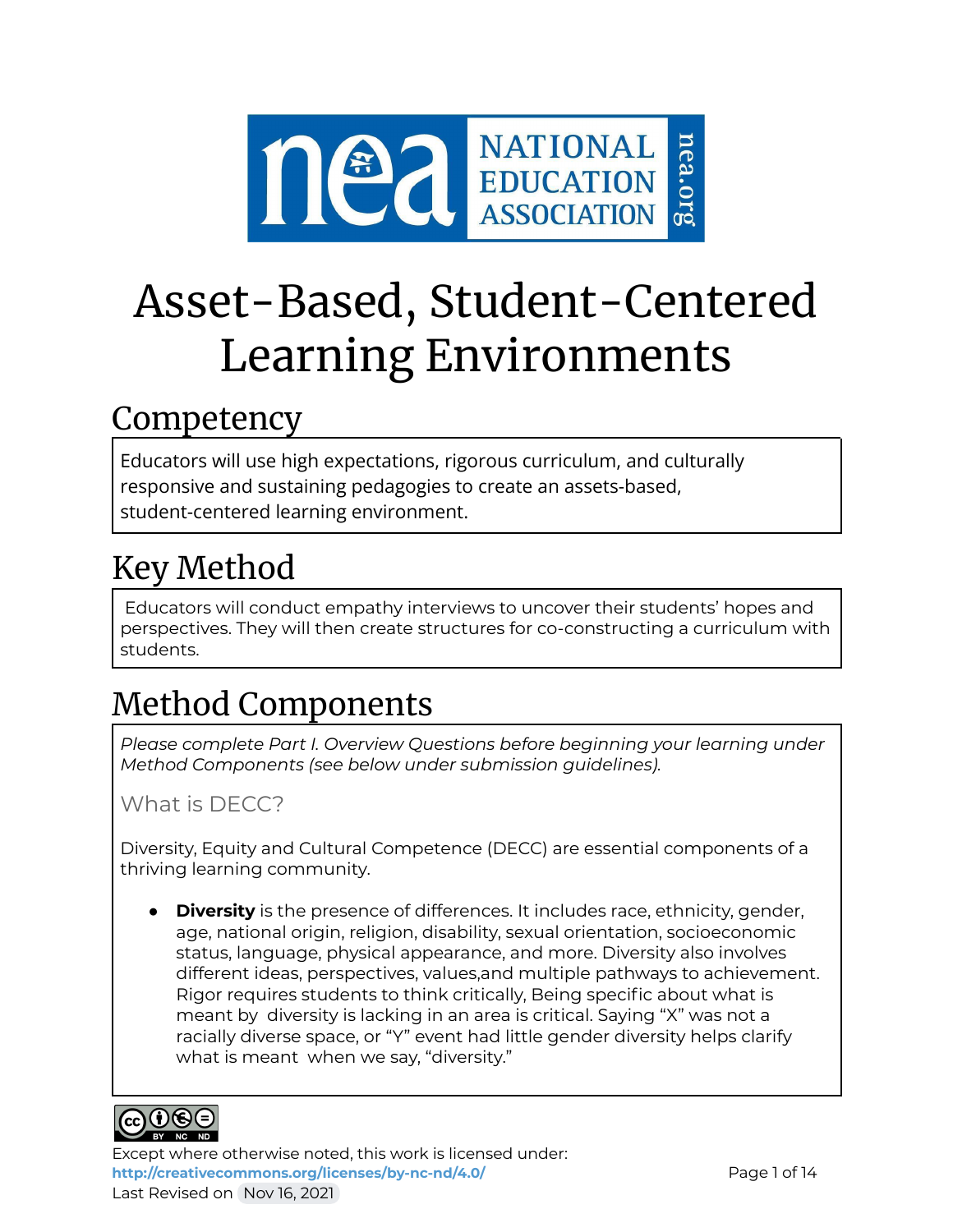- **Equity** refers to fairness and justice. It recognizes that advantages and barriers exist. As a result, everyone does not start from the same place. It is a process that acknowledges that unequal starting place and works to correct and address the imbalance. Creating equity is an ongoing process that strives to ensure that people who have been marginalized have ongoing opportunities to grow and thrive.
- **Cultural Competence** is the ability to understand, appreciate and interact with people from cultures or belief systems different from one's own.

Part of being culturally competent includes having cultural humility., a dispositional trait that allows us to be dynamic. "It takes the stance of being open to the "other" when interacting with people from different cultural backgrounds. Additionally, cultural humility lacks the superiority complex evident when an individual interprets their own cultural values as more meaningful and worthwhile than the values of others. Rather than concentrating solely on knowledge of another person's cultural background, cultural humility proposes openness and humility when engaging with individuals from a cultural background different from our own." *Source: Celebrating Cultural Humility in Education*

In this micro-credential, you will demonstrate your ability to support students on a variety of topics related to diversity, equity, and cultural competence.

## Teacher-Centered vs. Student-Centered Learning

In teacher-centered learning, the learner is passive and receives knowledge. In his book, *Pedagogy of the Oppressed*, Paulo Freire offers the following definition of teacher-centered learning:

"Student-centered learning focuses on students' individual goals and unique contributions to the classroom and invites learners to be active participants and co-constructors of learning with the teacher as a facilitator of this process. This aligns with the constructivist model of education."

| <b>Teacher-Centered vs. Student-Centered Learning</b> |                                         |                      |  |  |
|-------------------------------------------------------|-----------------------------------------|----------------------|--|--|
| <b>Element</b>                                        | <b>Teacher-Centered</b><br>Learning     |                      |  |  |
| Knowledge                                             | Transmitted from<br>teacher to students | Constructed together |  |  |
| Student engagement                                    | Passive                                 | Active               |  |  |



Except where otherwise noted, this work is licensed under: **<http://creativecommons.org/licenses/by-nc-nd/4.0/>** Page 2 of 14 Last Revised on Nov 16, 2021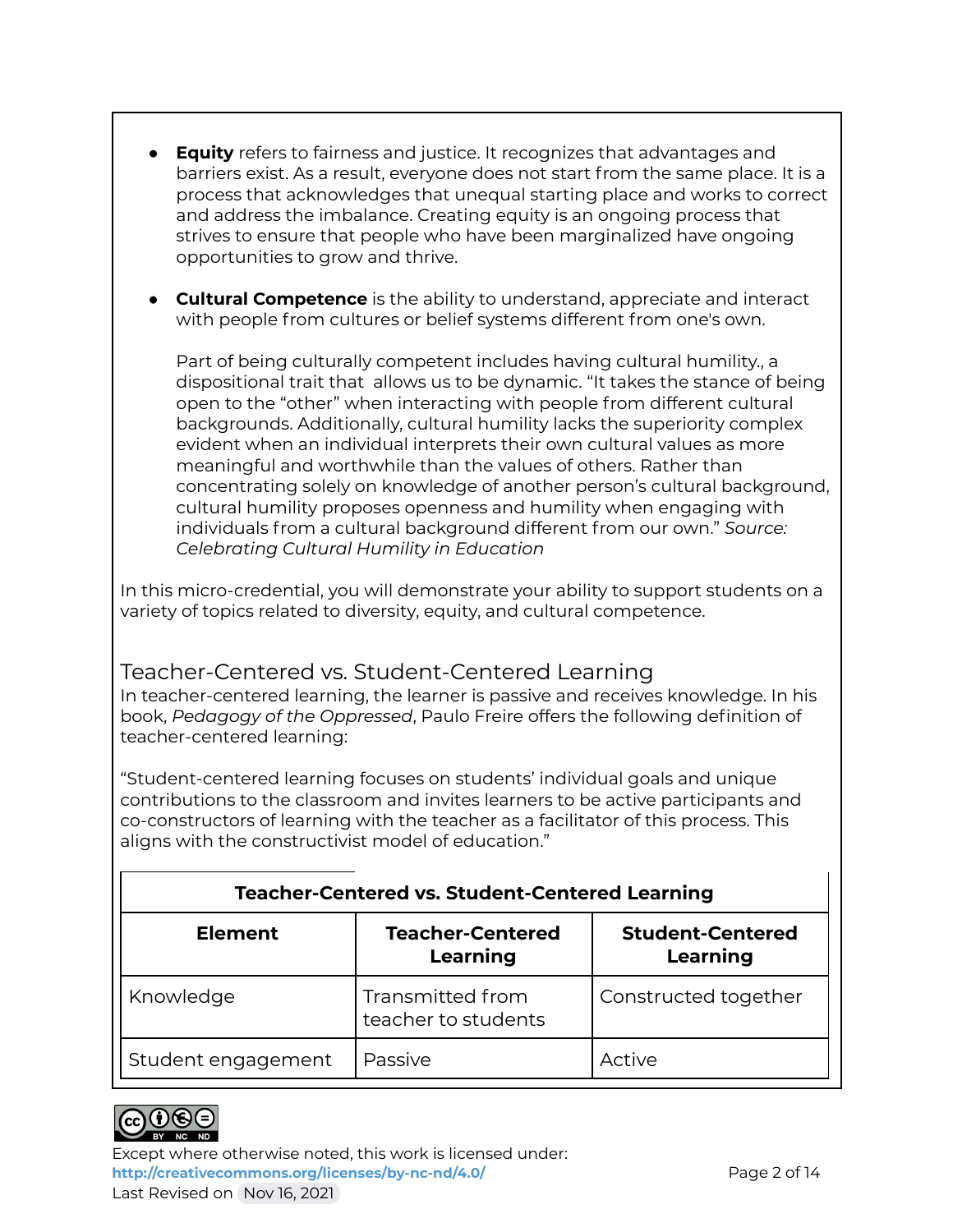| Educator's role        | Holder of knowledge               | Facilitator/co-construct<br>or of knowledge                               |
|------------------------|-----------------------------------|---------------------------------------------------------------------------|
| Assessment Method      | One dimensional                   | Multidimensional                                                          |
| Role of the Assessment | Grading purposes                  | Informs teaching and<br>learning processes                                |
| Classroom culture      | Individualistic                   | Collaborative                                                             |
| Student voice          | Absent (Teacher is the<br>expert) | Present (Student has<br>agency; is responsible<br>for their own learning) |

Table adapted from

<https://sclworkshop.wordpress.com/teacher-centered-and-student-centered-paradigms/>

#### **Deficit vs. Asset-Based Approaches**

Our expectations and beliefs about students are powerful. Studies show that expectations influence our student's behavior and success. For example, high expectations lead to greater student success and low expectations can result in low performance. Deficit-based thinking hinders our ability as educators to have high expectations of all students and our belief that all students can succeed in rigorous, engaging learning environments. The definitions below will help you understand the terminology needed to complete this micro-credential.

**High expectations** mean having the same high standards for ALL students.

● **Rigor** means having clearly communicated expectations of what success looks like, making connections, asking their own questions, and taking charge of their own learning process.

**Deficit-based approaches** focus on students' weaknesses. When using deficit-based thinking, educators often fail to notice what is within the school's or their own control, and instead, often blame the student, family, or community for students' shortcomings. Deficit-based thinking is often applied to historically marginalized groups. Deficit-based thinking often results in pedagogies that focus on facts, memorization, and drilling skills separate from the relevant application of those skills. Focusing on facts and memorization is the opposite of rigor and often contributes to a cycle of continued low expectations.

**Asset-based approaches** focus on the unique strengths of each student and their communities. These approaches also consider how students can leverage those assets for their own learning and to develop a richer classroom community. Teachers with an asset-based mindset expect brilliance from all their students



Except where otherwise noted, this work is licensed under: **<http://creativecommons.org/licenses/by-nc-nd/4.0/>** Page 3 of 14 Last Revised on Nov 16, 2021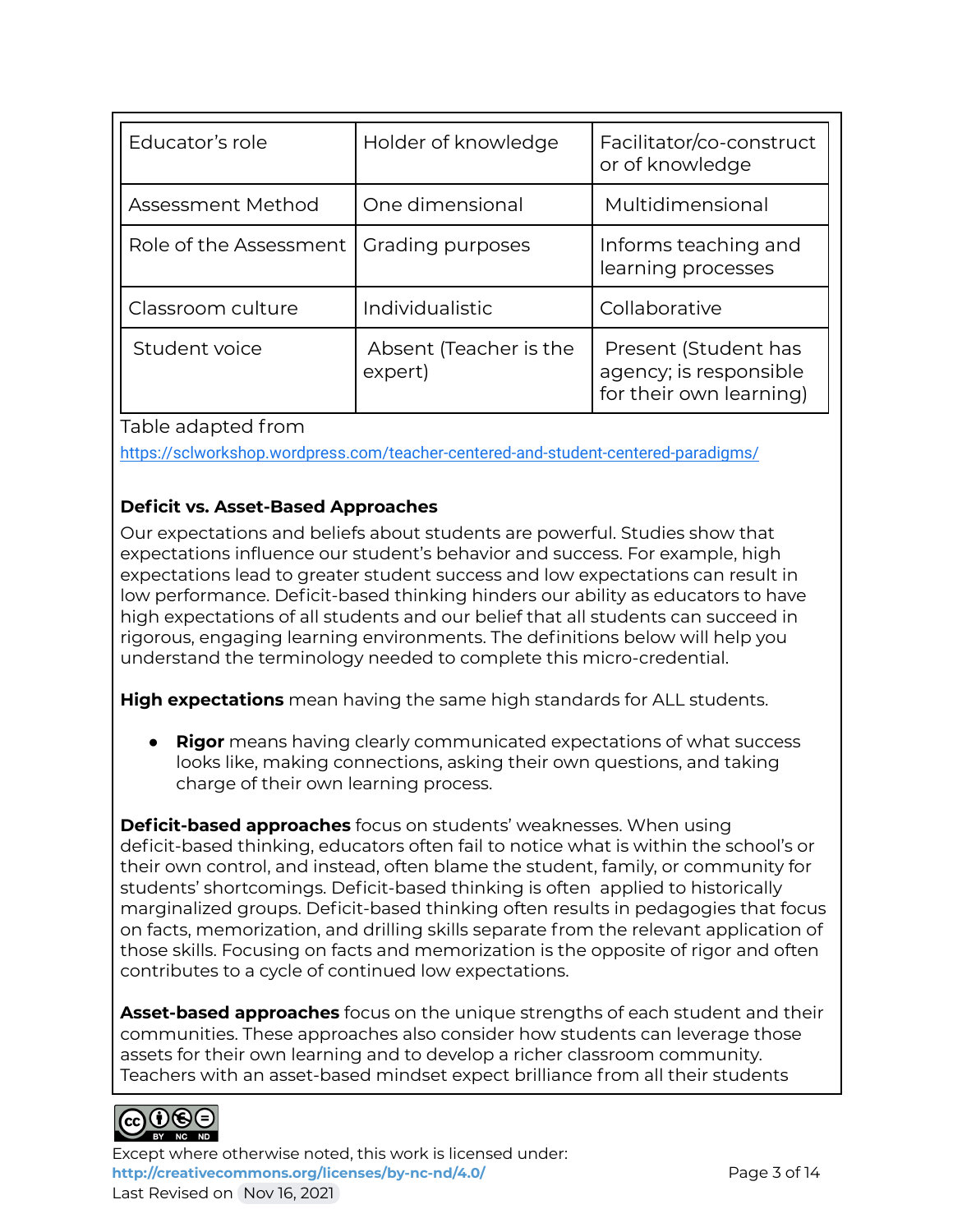while at the same time teaches them to embrace and learn from failure. An asset-based approach helps students find the personal meaning and relevance in learning and supports them in meeting the goals they have for themselves. Asset-based approaches encourage multiple pathways to demonstrate learning and focus on critical thinking, collaboration, and authentic assessment— elements that ensure a rigorous, engaging classroom environment. **Culturally Relevant Teaching** (CRT) and **Culturally Sustaining Pedagogy** are two asset-based approaches to teaching and learning.

## Asset-Based Pedagogy Do's and Don'ts

Beware. When asset-based pedagogies are not implemented well, they can cause harm and encourage stigmatization.

#### **Do**

- **Reflect on your own cultural lens.**Be mindful of how your own life experiences and group memberships can create biases that influence your interactions with students, families, and colleagues.
- **Draw on student culture and life experiences to shape curriculum and instruction**. Be sure to reject instructional materials that contain cultural biases and/or stereotypes, and supplement the curriculum if it lacks representation of your student's heritage.
- **● Model high expectations for all students.** Asset-based pedagogy believes that all students are capable of academic success.
- **Collaborate with students, families, and the local community.**Get to know your students and their families. Learn about the community in which you teach, especially what they want to sustain through schooling
- **Value community languages, practices, and ways of being.**Student languages, literacies, and cultural ways of being should be centered meaningfully and consistently in classroom learning instead of being considered as "add-ons."
- **Use a curriculum that connects to cultural and linguistic histories.** Connect present learning to the histories of racial, ethnic, and linguistic communities both locally and nationally.

#### Sources:

<https://www.cde.ca.gov/pd/ee/responsiveteaching.asp> <https://www.cde.ca.gov/pd/ee/culturallysustainingped.asp>

#### **Don't**

- **Don't ignore your biases.** This can be equally dangerous and harmful. As teachers, we often have perceptions of our students, their families, and their communities that are incomplete or inaccurate.
- **● Don't view the culture, language and literacy of students as deficiencies that need to be overcome.**



Except where otherwise noted, this work is licensed under: <http://creativecommons.org/licenses/by-nc-nd/4.0/> **Page 4 of 14** Last Revised on Nov 16, 2021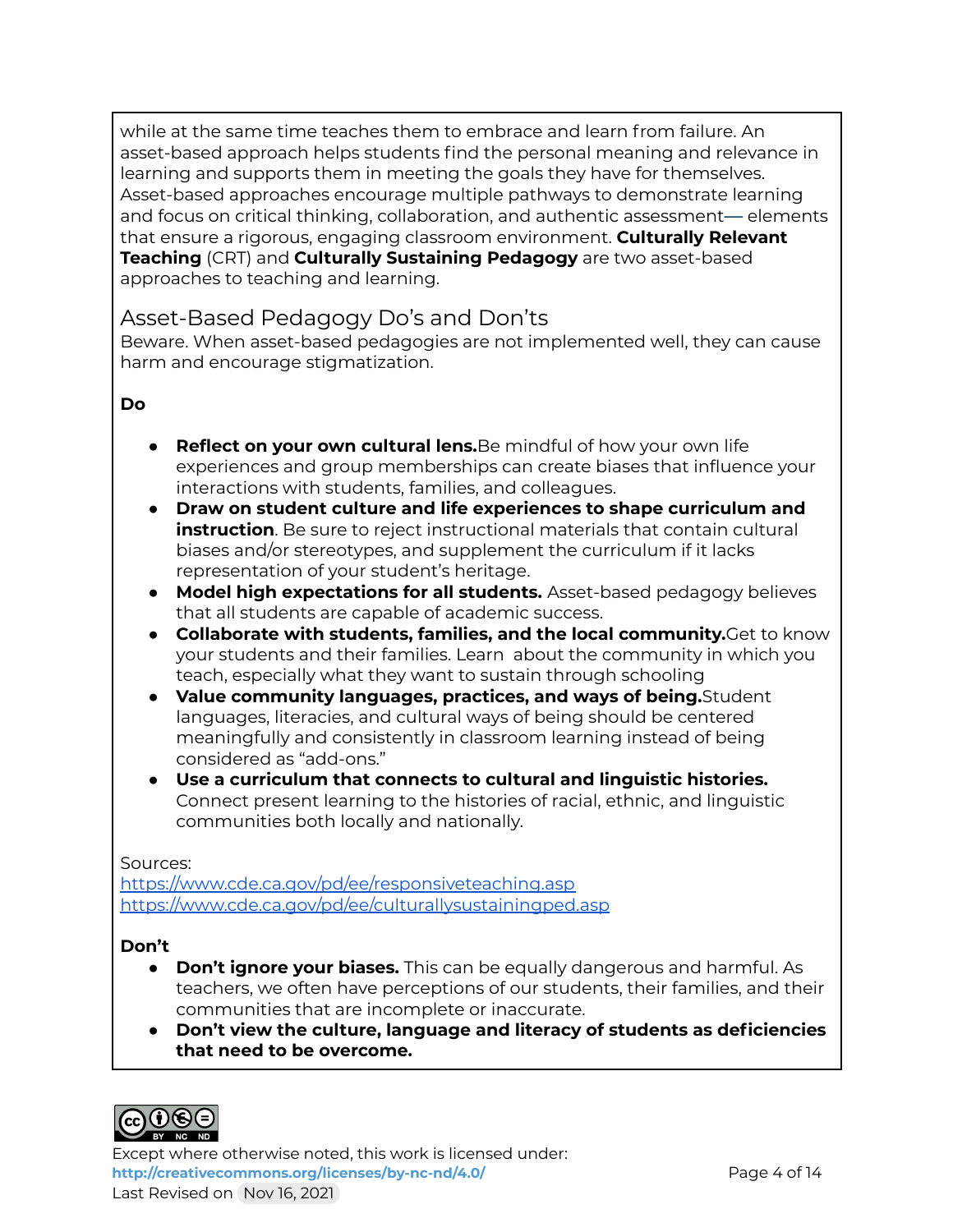- **Don't center curriculum and instruction on the White, heterosexual, western experience.** More than 50% of today's public school students are children of color, and this population will only increase. Students in schools are more racially and culturally diverse than ever and have a broad variety of identities that should be reflected in their learning environment.
- **Don't hold on to traditional teaching strategies that position the teacher as the expert and the student as the "vessel to be filled with knowledge."** Asset-based instruction should be collaborative and generated along with students.
- **Don't hold lower expectations of students because their cultural background, family structure, life experiences, etc. may be different from your own.** Asset-based pedagogy believes that all students are capable of academic success.

Examples or Asset-Based Pedagogies

### **Culturally Relevant Teaching**

Culturally Relevant Teaching, also called Culturally Responsive Teaching, is a pedagogy that recognizes the importance of including students' cultural references in all aspects of learning. This pedagogy can help strengthen relationships between students and teachers, and instruction becomes more dynamic. It builds on a student's individual experience and prior knowledge and is also justice-oriented. It reflects the social context we currently live in. According to Geneva Gay (2010), Culturally Responsive Pedagogy has eight qualitative attributes. Culturally responsive teaching is:

- Validating
- Comprehensive and Inclusive
- Multidimensional
- Empowering
- Transformative
- Emancipatory
- Humanistic
- Normative and ethical

#### **Culturally Sustaining Pedagogy**

Culturally Sustaining Pedagogy seeks to perpetuate and foster cultural pluralism in schools. Cultural pluralism is a term used when smaller groups within a larger society maintain their unique cultural identities, whereby their values and practices are accepted by the dominant culture, provided such are consistent with the laws and values of the wider society

*(Source: https:/ en.wikipedia.org/wiki/Cultural\_pluralism)*



Except where otherwise noted, this work is licensed under: **<http://creativecommons.org/licenses/by-nc-nd/4.0/>** Page 5 of 14 Last Revised on Nov 16, 2021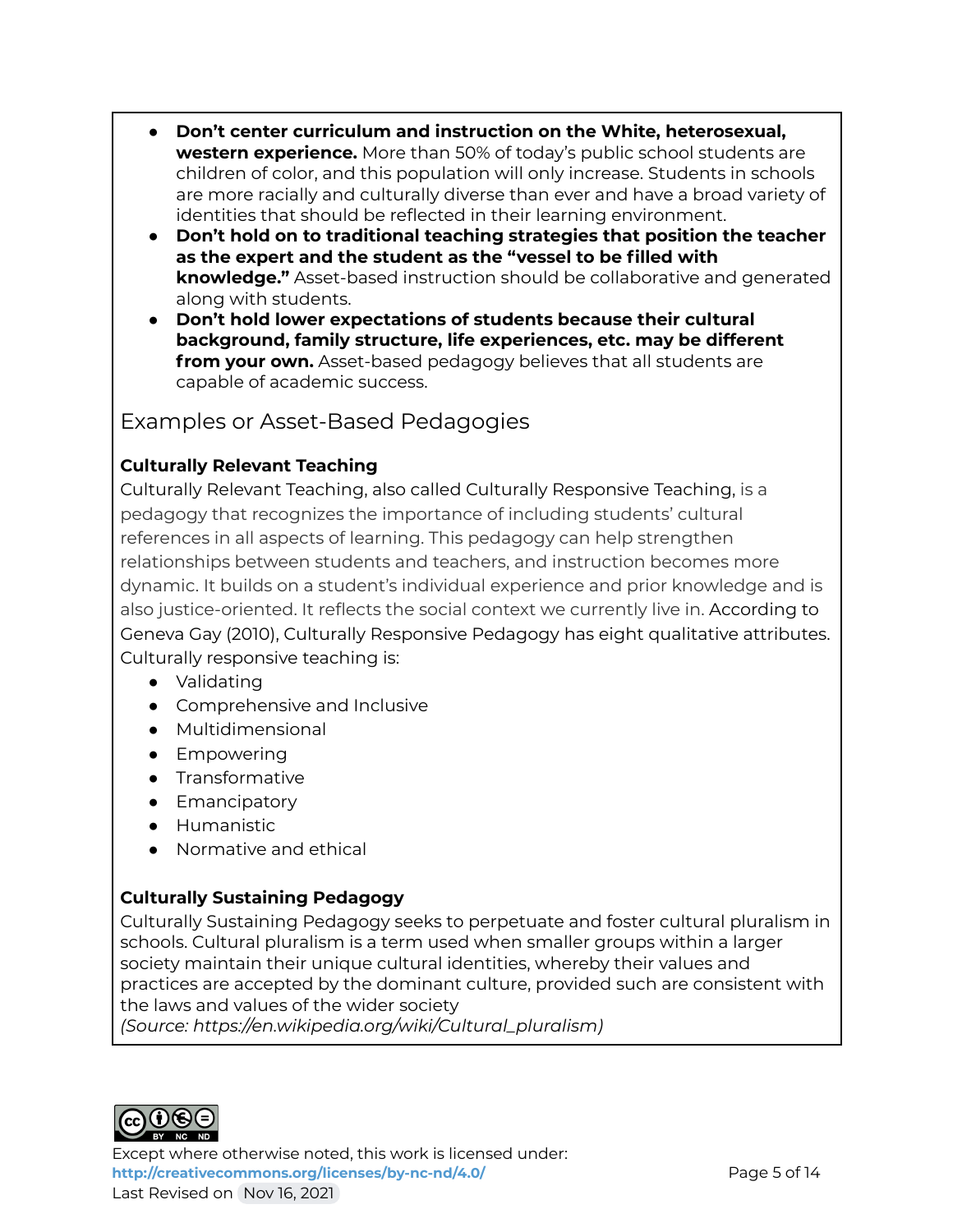## Frameworks that Support Asset-Based Learning Environments

#### **Culturally Responsive-Sustaining Education Framework**

This New York State Education framework is based on culturally relevant pedagogy and includes guidelines for students, teachers, school leaders, district leaders and community members. This framework helps educators create student-centered learning environments that:

- Affirm racial, linguistic and cultural identities
- Prepare students for rigor and independent learning
- Develop students' abilities to connect across lines of difference
- Elevate historically marginalized voices
- Empower students as agents of social change

Below are four principles of culturally responsive and sustaining education:

- Creates a welcoming and affirming environment
- Fosters high expectations and rigorous instruction
- Identifies inclusive curriculum and instruction
- Engages in ongoing professional learning and support

#### **The Teaching for Equity Framework from Leading Educators**

Teaching for Equity is an integrated vision to guide you as you reflect on your teaching, support whole students, and live out your commitments to anti-racism. The following classroom strands provide a framework that connects the big ideas to daily practices.

Classroom Strands

- Antiracist Curriculum and Standards
- Radically Inclusive Relationships and Communities
- Equitable Instructional Practices

Strategies to Discover and Engage with your Students' Assets

**Empathy Interviews:** Conduct one-on-one interviews with students and their families about their expectations, hopes, and interests. Empathy Interviews:

- Allow you to test your assumptions and beliefs about what students need
- Help students feel valued and heard
- Allow you to build stronger relationships with students
- Help to create a more positive classroom culture

Sample Empathy Interview Questions:

- What do we do in my class or that you've experienced in other classes that helps you learn best?
- What could I do as a teacher to better support your learning?
- What are your goals for yourself?



Except where otherwise noted, this work is licensed under: **<http://creativecommons.org/licenses/by-nc-nd/4.0/>** Page 6 of 14 Last Revised on Nov 16, 2021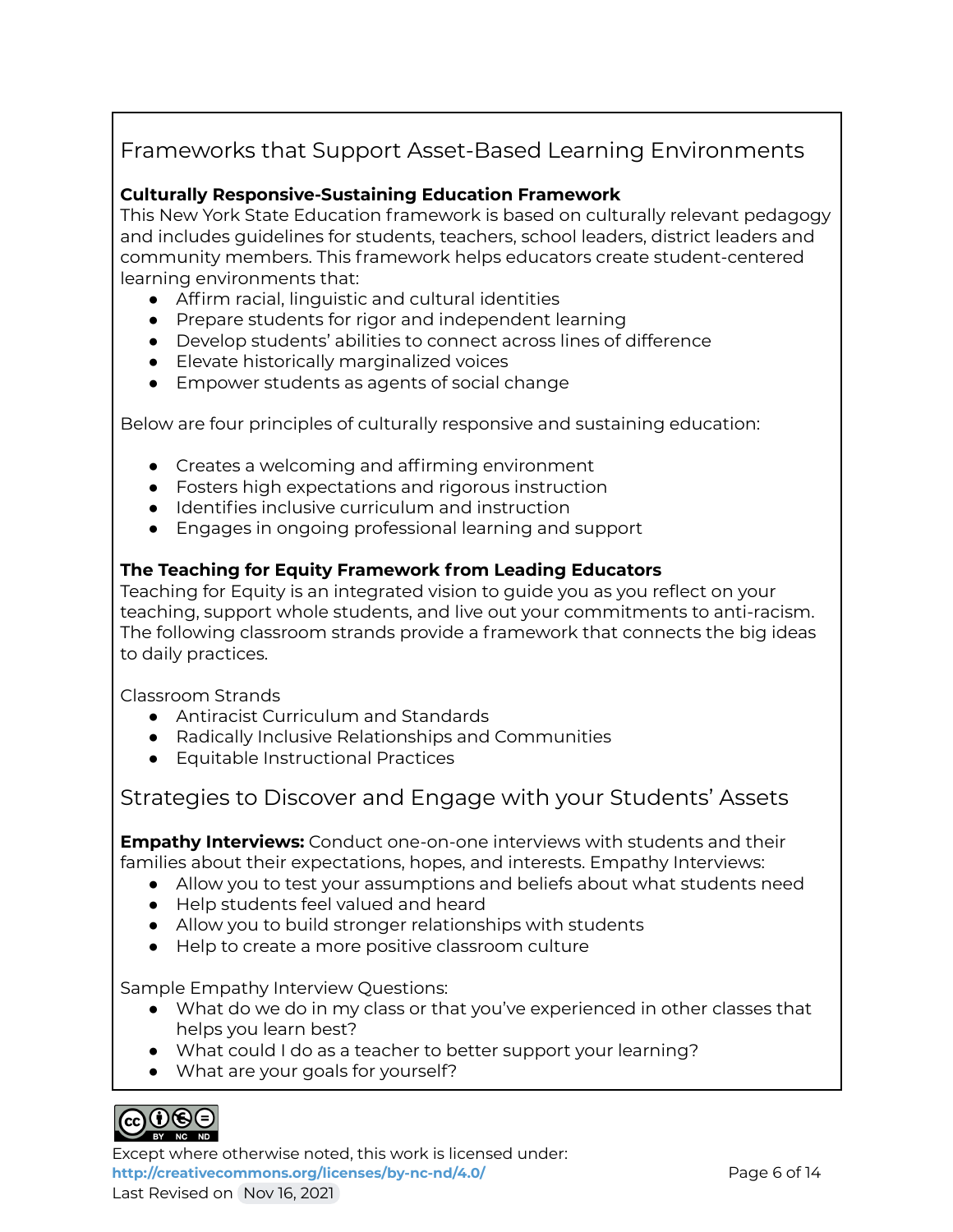- What are your strengths?
- What are you good at?
- What do you hope to get out of this class?
- What might make this class more meaningful for you or more applicable to your goals?

## Supporting Rationale and Research

Cuauhtin, R. T. (2019). Ethnic Studies Pedagogy as CxRxPx. In R. T. Cuahtin, M. Zavala, C. Sleeter, and W. Au (Eds.), *Rethinking Ethnic Studies* (pp. 26-32)*.* Rethinking Schools.

España, C. and Yadira Herrera, L. (2020) *En Comunidad: Lessons for Centering the Voices and Experiences of Bilingual Latinx Students.* Heinemann. Podcast with authors & publisher:

[https://podcasts.apple.com/us/podcast/heinemann-podcast/id1145532509?i=100046](https://podcasts.apple.com/us/podcast/heinemann-podcast/id1145532509?i=1000466831471) [6831471](https://podcasts.apple.com/us/podcast/heinemann-podcast/id1145532509?i=1000466831471)

Freire, P. (1972). Chapter 2 The Banking Concept of Education. *Pedagogy of the Oppressed* (pp. 57-74)*.* Herder and Herder. [http://puente2014.pbworks.com/w/file/fetch/87465079/freire\\_banking\\_concept.pdf](http://puente2014.pbworks.com/w/file/fetch/87465079/freire_banking_concept.pdf)

Gay, G. (2018). *Culturally Responsive Teaching: Theory, Research, and Practice (3rd Edition).* Teachers College Press.

Hammond, Z. (2015). *Culturally Responsive Teacher and the Brain: Promoting Authentic Engagement and Rigor Among Culturally and Linguistically Diverse Students.* Corwin.

Johnston, O., Wildy, H., & Shand, J. (2019). A decade of teacher expectations research 2008–2018: Historical foundations, new developments, and future pathways. *Australian Journal of Education*, *63*(1), 44–73. <https://doi.org/10.1177/0004944118824420>

Ladson-Billings, G. (2009). *The Dreamkeepers: Successful Teachers of African American Children (2nd Edition).* Jossey-Bass.

Moll, L., Amanti, C., Neff, D., & Gonzalez, N. (1992). Funds of Knowledge for Teaching: Using a Qualitative Approach to Connect Homes and Classrooms. *Theory Into Practice, 31*(2), 132-141. Retrieved June 25, 2021, from <http://www.jstor.org/stable/1476399>

Martínez, R. A. (2018). Beyond the English Learner Label: Recognizing the Richness of Bi/Multilingual Students Linguistic Repertoires. *The Reading Teacher, 71*(5), 515-522. <https://doi.org/10.1002/trtr.1679>



Except where otherwise noted, this work is licensed under: **<http://creativecommons.org/licenses/by-nc-nd/4.0/>** Page 7 of 14 Last Revised on Nov 16, 2021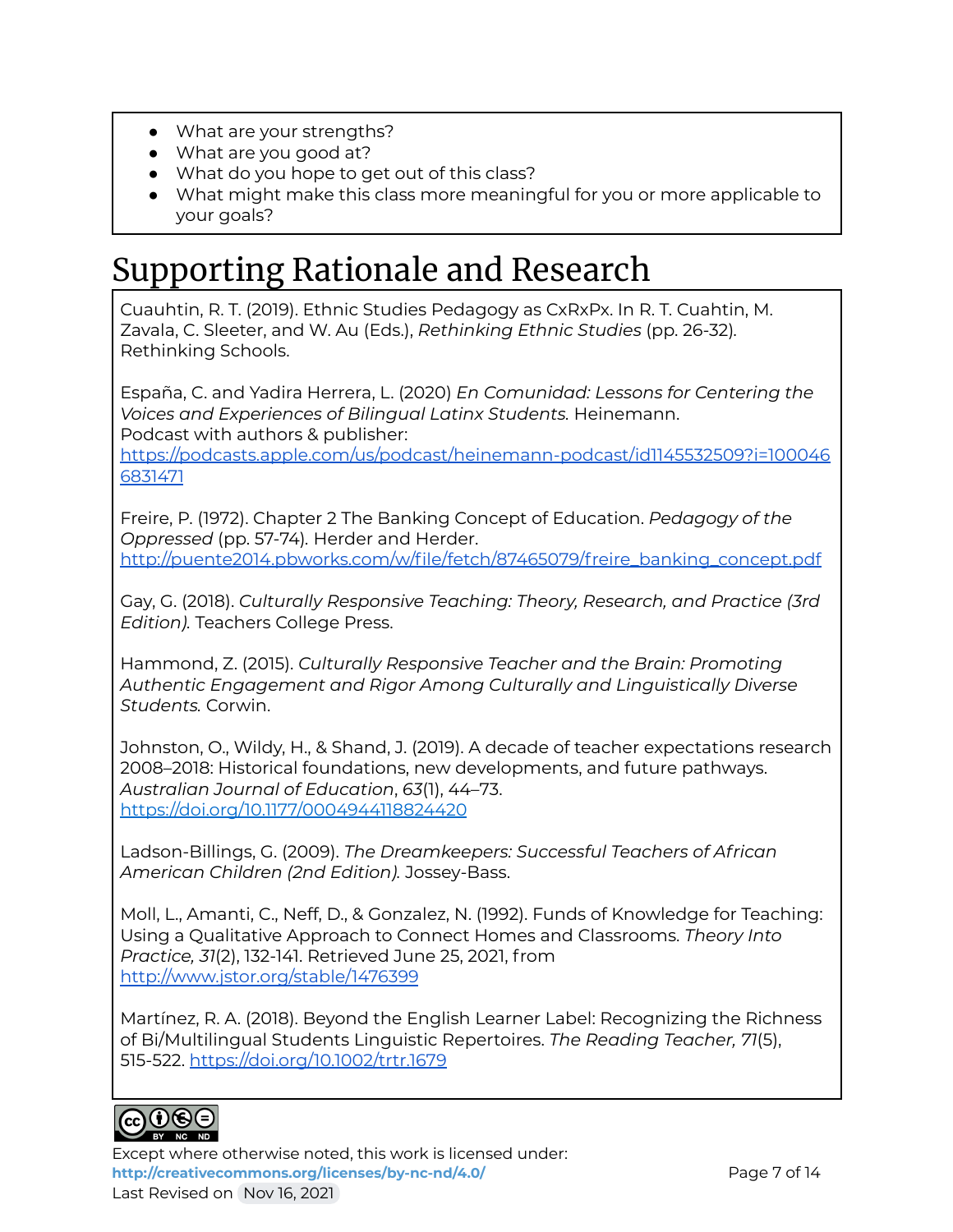Paris, D. and Alim, H. S. (Eds.) (2017) *Culturally Sustaining Pedagogies: Teaching and Learning for Justice in a Changing World.* Teachers College Press.

Pollock, M. (Ed.) (2008). *Everyday Antiracism: Getting Real About Race in School.* The New Press.

Renkly, S. and Bertolini, K. (2018) "Shifting the Paradigm from Deficit Oriented Schools to Asset Based Models: Why Leaders Need to Promote an Asset Orientation in our Schools," Empowering Research for Educators: Vol. 2 : Iss. 1 , Article 4. Available at: <https://openprairie.sdstate.edu/ere/vol2/iss1/4>

Tsiplakides, I. & Areti, K. (2010). The Relationship between Teacher Expectations and Student Achievement in the Teaching of English as A Foreign Language. *English Language Teaching.* 3. 10.5539/elt.v3n2p22. Available at: <https://files.eric.ed.gov/fulltext/EJ1081569.pdf>

## Resources

## Student-Centered Learning

[Student-Centered](https://www.edutopia.org/blog/student-centered-learning-starts-with-teacher-john-mccarthy) Learning: It Starts With the Teacher Teacher-centered vs. [Student-centered](https://teachingcommons.stanford.edu/explore-teaching-guides/online-teaching-guide/theory-practice/teacher-centered-vs-student-centered) course design | Teaching Commons What is [Student-Centered](https://xqsuperschool.org/rethinktogether/what-is-student-centered-learning/) Learning and Why is it Important? | Rethink Together

## High Expectations

**O** The Power of [Expectations](https://www.youtube.com/watch?v=hbhwlRRW_3o) | Invisibilia | NPR The Warm [Demander:](https://www.edutopia.org/blog/warm-demander-equity-approach-matt-alexander) An Equity Approach Rigor [Expectations](https://www.gvsu.edu/cms4/asset/AF5F8044-C1CA-D385-2E8007C14930B056/rigorexpectationschart.pdf) Chart "IS THE LEARNER A DEFICIT OR AN ASSET?" | Reimagine Education [Conference](https://www.reimagine-education.com/is-the-learner-a-deficit-or-an-asset/) & [Awards\)](https://www.reimagine-education.com/is-the-learner-a-deficit-or-an-asset/)

## Asset-Based vs. Deficit-Based Thinking

How [asset-based](https://www.classcraft.com/blog/asset-based-teaching/) teaching can improve classroom behavior An [Asset-Based](https://teachereducation.steinhardt.nyu.edu/an-asset-based-approach-to-education-what-it-is-and-why-it-matters/) Approach to Education: What It Is and Why It Matters Deficit [thinking](https://www.lessonsforsel.com/post/deficit-thinking-in-schools-is-a-social-justice-issue-here-s-why-we-need-to-do-better) in schools is a social justice issue. Here's why we need to do better.

## Asset-Based, Culturally Responsive and Sustaining Pedagogies

[Asset-Based](https://www.cde.ca.gov/pd/ee/assetbasedpedagogies.asp) Pedagogies - Educator Excellence (CA Dept of Education) What Is Culturally [Responsive](https://www.understood.org/articles/en/what-is-culturally-responsive-teaching) Teaching?

[Episode 2] Culturally Responsive Teaching & the Brain 10/06 by [anewkindofPD](https://www.blogtalkradio.com/anewkindofpd/2016/10/06/episode-2-culturally-responsive-teaching-the-brain) | **[Education](https://www.blogtalkradio.com/anewkindofpd/2016/10/06/episode-2-culturally-responsive-teaching-the-brain)** 

Author Interview: 'Culturally Sustaining [Pedagogies'](https://www.edweek.org/teaching-learning/opinion-author-interview-culturally-sustaining-pedagogies/2017/07) (Opinion)

**Reality Pedagogy: Christopher Emdin at [TEDxTeachersCollege](https://www.youtube.com/watch?v=2Y9tVf_8fqo)** 



Except where otherwise noted, this work is licensed under: <http://creativecommons.org/licenses/by-nc-nd/4.0/><br>
Page 8 of 14 Last Revised on Nov 16, 2021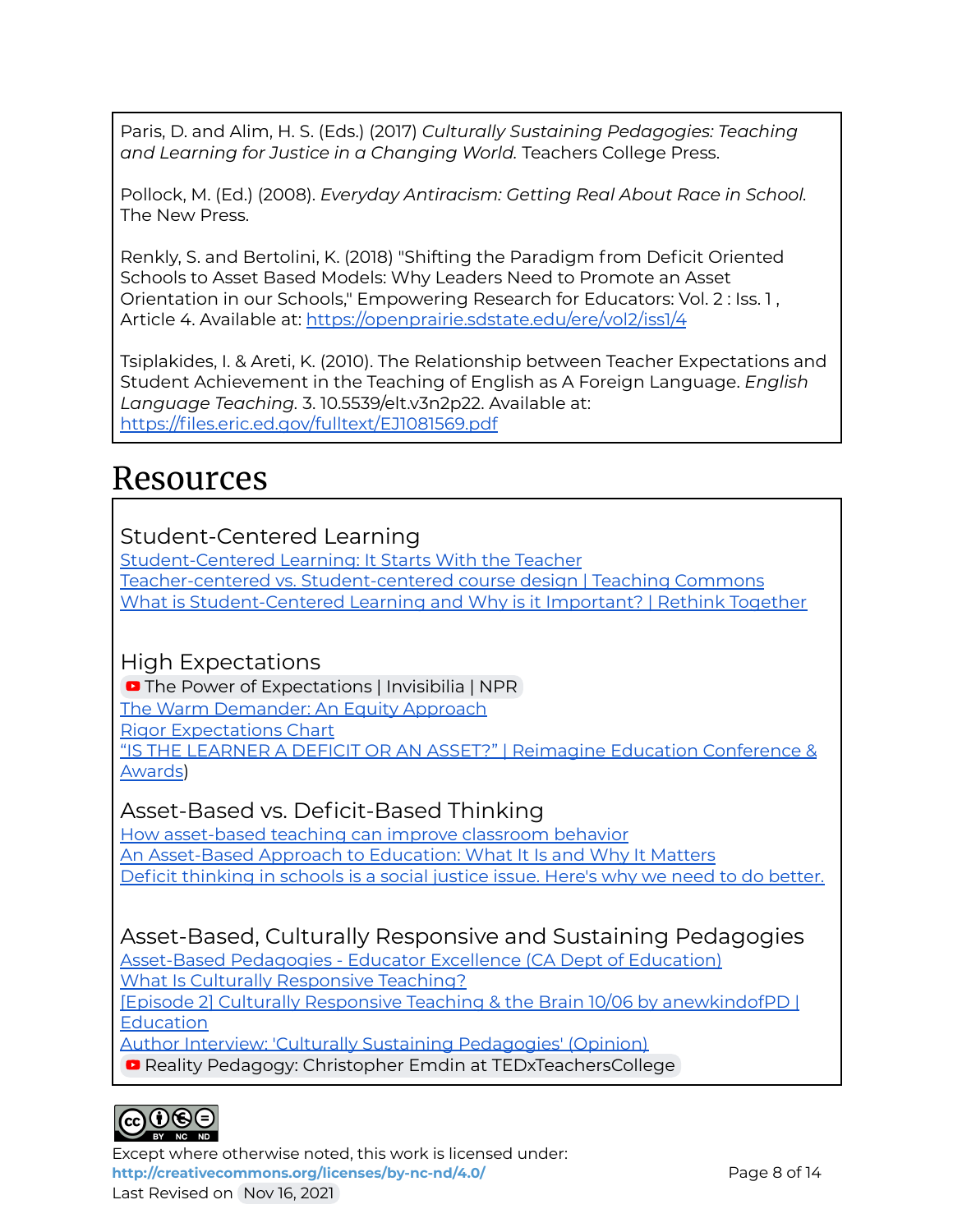The Silenced Dialogue: Power and Pedagogy in [Educating](https://www.evergreen.edu/sites/default/files/writingcenter/docs/cvii/Delpit%20The%20Silenced%20Dialogue.pdf) Other People's Children

Asset-Based Pedagogical Tools for Reflection

Funds of [Knowledge](https://modules.nceln.fpg.unc.edu/sites/modules.nceln.fpg.unc.edu/files/foundations/handouts/Mod%204%20Funds%20of%20knowledge.pdf) Handout

Teaching for Equity — A New Guide from Leading [Educators](https://drive.google.com/file/d/1iZ0YI_Qh79GInq8M3x5QAEnBU5yA8XvO/view?usp=sharing)

Culturally [Responsive-Sustaining](http://www.nysed.gov/common/nysed/files/programs/crs/culturally-responsive-sustaining-education-framework.pdf) Education Framework

Empathy Interviews

Next: How to Conduct Empathy [Interviews](https://www.zionandzion.com/how-to-conduct-empathy-interviews/)

Empathy [Interviews](https://www.hightechhigh.org/teachercenter/change-packages/empathy-interviews/) — HTH Teacher Center

Empathy [Interviews](https://learningforward.org/wp-content/uploads/2020/10/tool-empathy-interviews.pdf)—Learning Forward

## Submission Guidelines & Evaluation Criteria

*To earn the micro-credential, you must receive a passing score in Parts 1 and 3, and be proficient for all components in Part 2.*

## Part 1. Overview Questions (Provides Context)

### **(200–400 words)**

*Please use the suggested word count as a guide to answer the following contextual questions. This will help our assessor understand your current context for working on this micro-credential.*

*Please do not include any information that will make you identifiable to your reviewers*.

- 1. Why do you wish to earn this micro-credential and what impact do you hope it will have on your students based on your context (content, level, demographics, community)? Make sure to include details about your context in your answer..
- 2. What does student-centered mean to you in your context? What strategies are you already using to make your pedagogy student-centered? How do you know you are being effective?

**Passing:** Response provides a detailed description of context and reasonable and accurate information that justifies the reason for choosing this micro-credential to address specific needs of both the teacher and the student. Response may also focus on a learning goal that describes what they hope to gain from earning this micro-credential needs to be clearly stated and specific strategies already used to meet different student needs and support a student-centered environment.

## Part 2. Work Examples/Artifacts/Evidence

To earn this micro-credential, please submit the following three [add number of artifacts here] artifacts as evidence of your learning.



Except where otherwise noted, this work is licensed under: <http://creativecommons.org/licenses/by-nc-nd/4.0/><br>
Page 9 of 14 Last Revised on Nov 16, 2021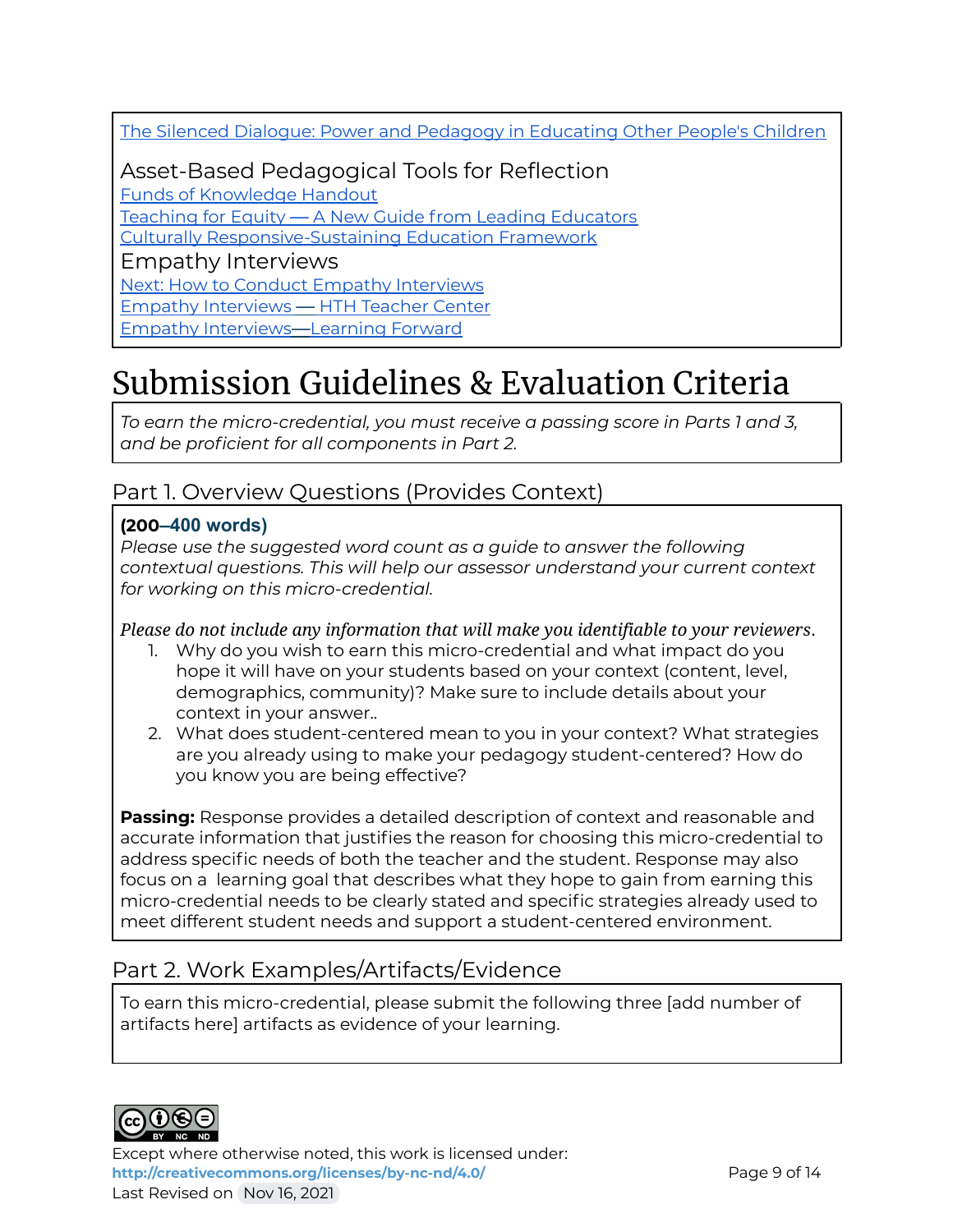*\*Please do not include any information that will make you or your students identifiable to your reviewers.*

### **Artifact 1: Empathy Interviews (500–800 words)**

Before beginning, review the resources on Empathy Interviews included in the resource section of this micro-credential. Write a summary of your process and submit all the elements below as one document. Your document needs to include these five sections:

- 3–5 interview questions. Interview questions should be:
	- neutral
	- open-ended
	- adjusted for the needs of your students

Interview questions should also address students'':

- Needs
- Hopes
- Strengths
- Expectations for themselves
- Describe at least three different subgroups of learners in your classroom.
	- What are their specific needs and your expectations for them?
	- What are you doing to meet the needs of each group specifically?
- Choose at least one student to interview from each of the three subgroups you identified. **Include your notes on student answers, but do not include identifying information.**
- Identify 3–5 key take-aways or action steps.
	- *○* How has your thinking changed (I used to think...now I think…)?
	- *○* What mindsets or belief statements do you want to keep in mind when planning to meet the needs and hopes of your students?
	- *○* What specific action steps will you take to address the needs and hopes of each subgroup?
	- *○* What are the implications of what you learned?

### **Artifact 2: Self-Analysis**

#### **(300–500 words)**

Choose either the Culturally Responsive-Sustaining Education Framework from NYSED or the Teaching for Equity Framework from Leading Educators to reflect on your current practice in relation to culturally responsive-sustaining pedagogies These resources can be found in the resource section of this micro-credential.

- Refer to the following:
	- **Option 1:** Culturally Responsive-Sustaining Education Framework (NYSED), begin by reading pages 1–16 for an overview and then pages 25–28 for guidelines for teachers.
	- **Option 2:** The Teaching for Equity framework from Leading Educators, begin by reading pages 1–11 for an overview and pages 12–30 for beliefs and practices.



Except where otherwise noted, this work is licensed under: <http://creativecommons.org/licenses/by-nc-nd/4.0/><br>
Page 10 of 14 Last Revised on Nov 16, 2021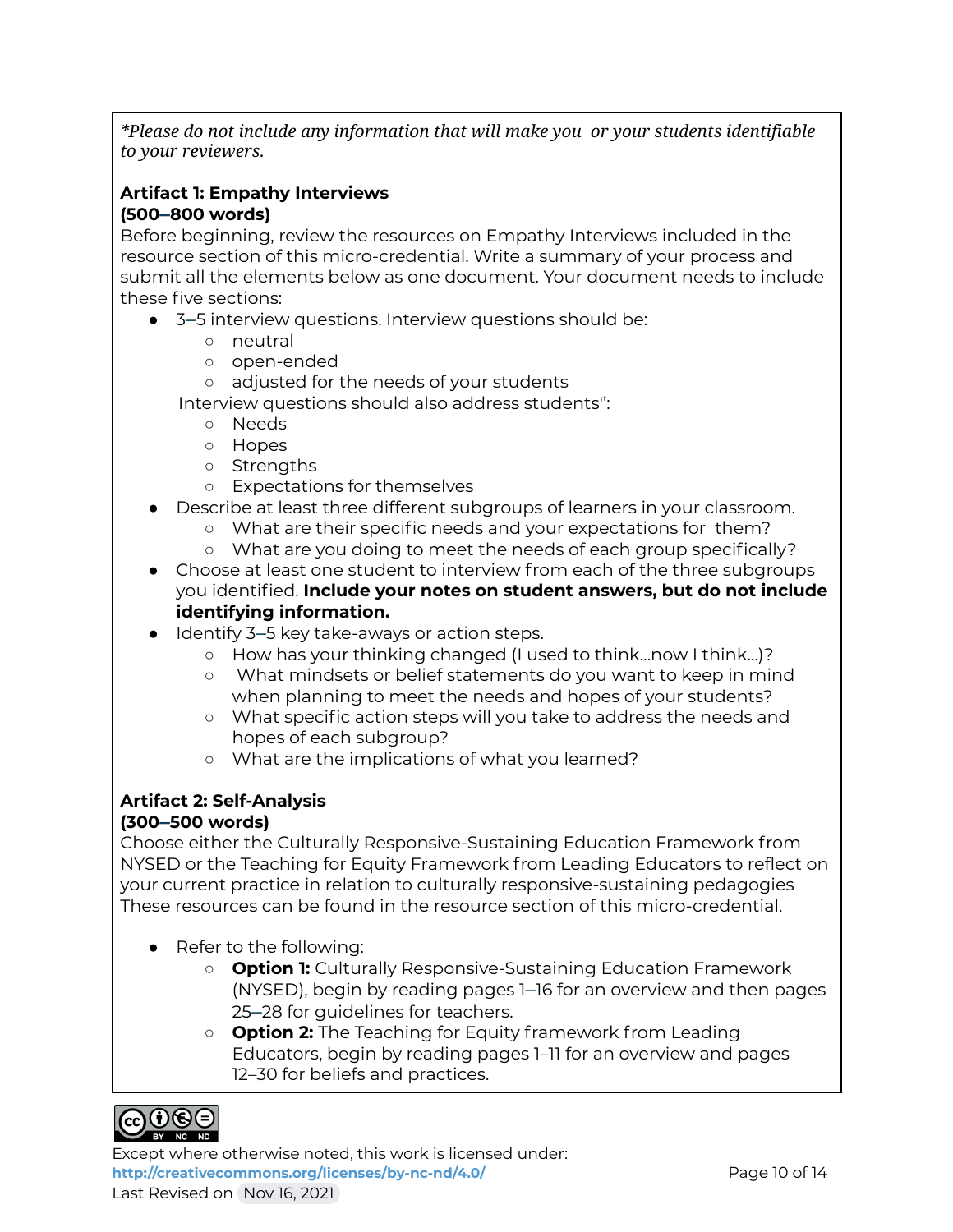- List one or two of your current strengths with evidence for each of the guidelines or beliefs and practices (see above for sections)
- List two growth areas, and describe one or two actions you can take to improve in each of these areas.

#### **Artifact 3: Action Plan (300–400 words)**

Create an action plan to address the areas of need identified from your Empathy Interviews and the areas of growth that you identified in your self-analysis. Your action plan should include all of the following and be combined into one document:

- SMART Goals: For each of your growth areas, list one to two bite-sized, specific, and time-bound action steps that you will be able to implement effectively in your current context.
- Seek feedback on your action plan.
	- This could be an administrator, instructional coach, department head, or other colleague.
	- Include who you choose and why you choose them. (*do not use names*)
	- Share your action plan and ask them to provide you with feedback.
	- Include a summary of the feedback you received and what changes you made to your action plan based on feedback.
	- Implement two of your action steps
- Include an annotated artifact for the two action steps you implemented.
	- Your artifact should be pasted into your action plan document. Some examples are:
		- A picture of student work with no identifying information
			- An email
			- A teacher-created assignment
			- An anchor chart
		- Or another artifact that shows that you implemented in your action plan
	- Annotate each artifact with a brief commentary (25–50 words) that includes:
		- Description
		- The impact
		- What you would change next time

## Part 2. Rubric

| <b>Proficient</b> | <b>Basic</b> | <b>Developing</b> |
|-------------------|--------------|-------------------|
|-------------------|--------------|-------------------|



Except where otherwise noted, this work is licensed under: <http://creativecommons.org/licenses/by-nc-nd/4.0/><br>Page 11 of 14 Last Revised on Nov 16, 2021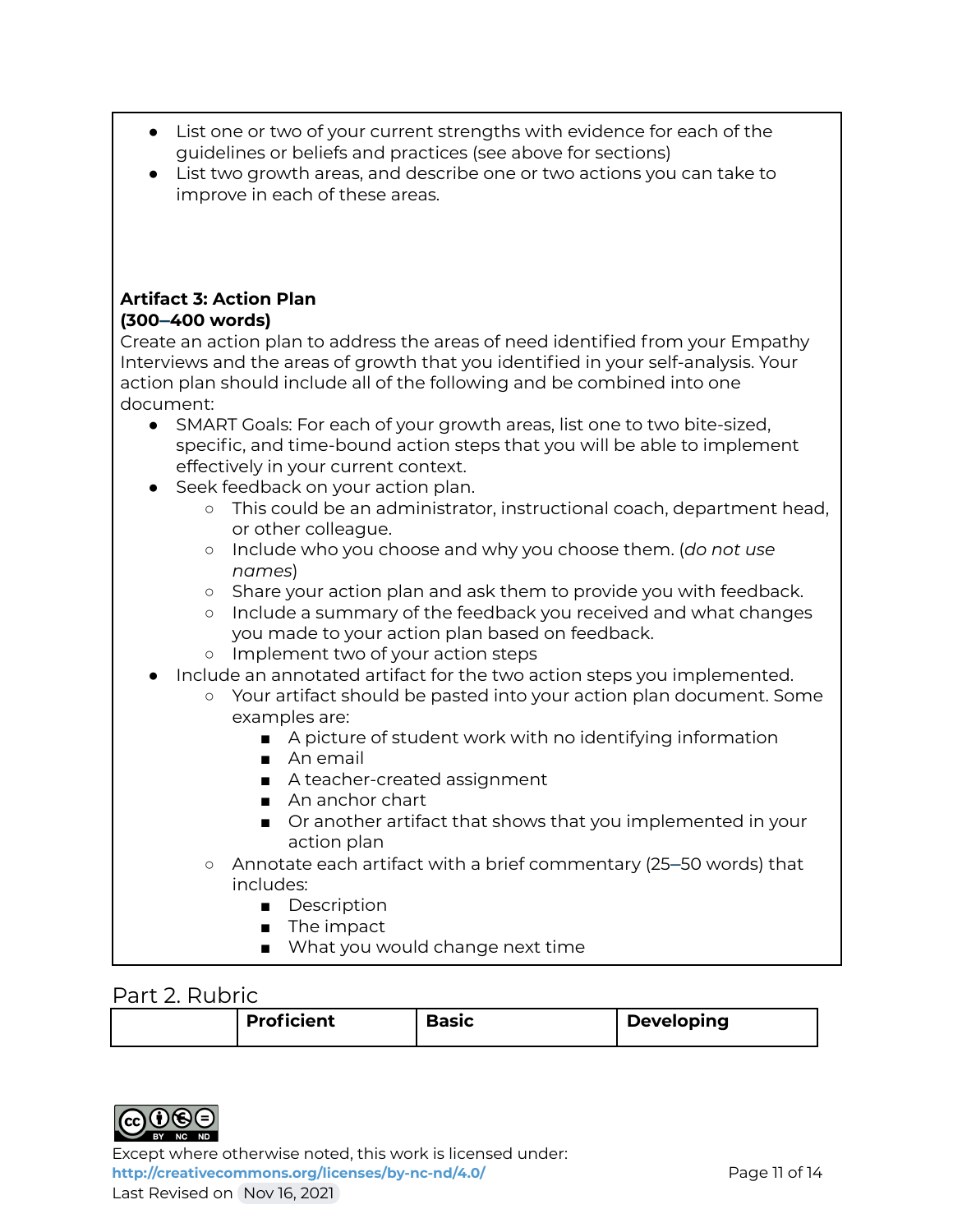| <b>Artifact 1:</b><br><b>Empathy</b><br><b>Interviews</b> | Develop 3-5<br>interview<br>questions that are<br>open-ended,<br>neutral and<br>age-appropriate.<br>Questions address<br>students' needs<br>hopes, strengths<br>and expectations<br>of themselves<br>Three students are<br>chosen from<br>thoughtfully<br>defined<br>subgroups.<br>Clear and<br>well-supported<br>take-aways based<br>on specific<br>examples from the<br>interviews | Develop 3-5<br>interview questions<br>are age-appropriate,<br>neutral and/or<br>open-ended.<br>Questions may not<br>address students'<br>needs hopes,<br>strengths and<br>expectations of<br>themselves<br>Fewer than three<br>students may have<br>been interviewed.<br>Take-aways may not<br>be based on<br>information learned<br>from the interview. | Less than three<br>interview questions<br>are developed<br>Less than three<br>students were<br>interviewed.<br>Take-aways may be<br>vague and not based<br>on student assets.                                                               |
|-----------------------------------------------------------|--------------------------------------------------------------------------------------------------------------------------------------------------------------------------------------------------------------------------------------------------------------------------------------------------------------------------------------------------------------------------------------|----------------------------------------------------------------------------------------------------------------------------------------------------------------------------------------------------------------------------------------------------------------------------------------------------------------------------------------------------------|---------------------------------------------------------------------------------------------------------------------------------------------------------------------------------------------------------------------------------------------|
| <b>Artifact 2:</b><br>Self-<br><b>Analysis</b>            | Strengths and<br>growth areas are<br>aligned with the<br>resource in either<br>Option 1 or<br>Option 2<br>And<br>Strengths are<br>given with<br>evidence.<br>And<br>Growth areas<br>include one or two<br>actionable steps.                                                                                                                                                          | Strengths and<br>growth areas may<br>not be aligned with<br>the resource in either<br>Option 1 or Option 2<br>And/or<br>Strengths may not<br>include evidence.<br>And/or<br>Growth areas may<br>not include one or<br>two actionable steps.                                                                                                              | Strengths and<br>growth areas are not<br>aligned with the<br>resource in either<br>Option 1 or Option 2<br>And/or<br>Strengths are not<br>given and/or no<br>evidence is included.<br>And/or<br>Growth areas are not<br>provided.<br>And/or |



Except where otherwise noted, this work is licensed under: <http://creativecommons.org/licenses/by-nc-nd/4.0/><br>
Page 12 of 14 Last Revised on Nov 16, 2021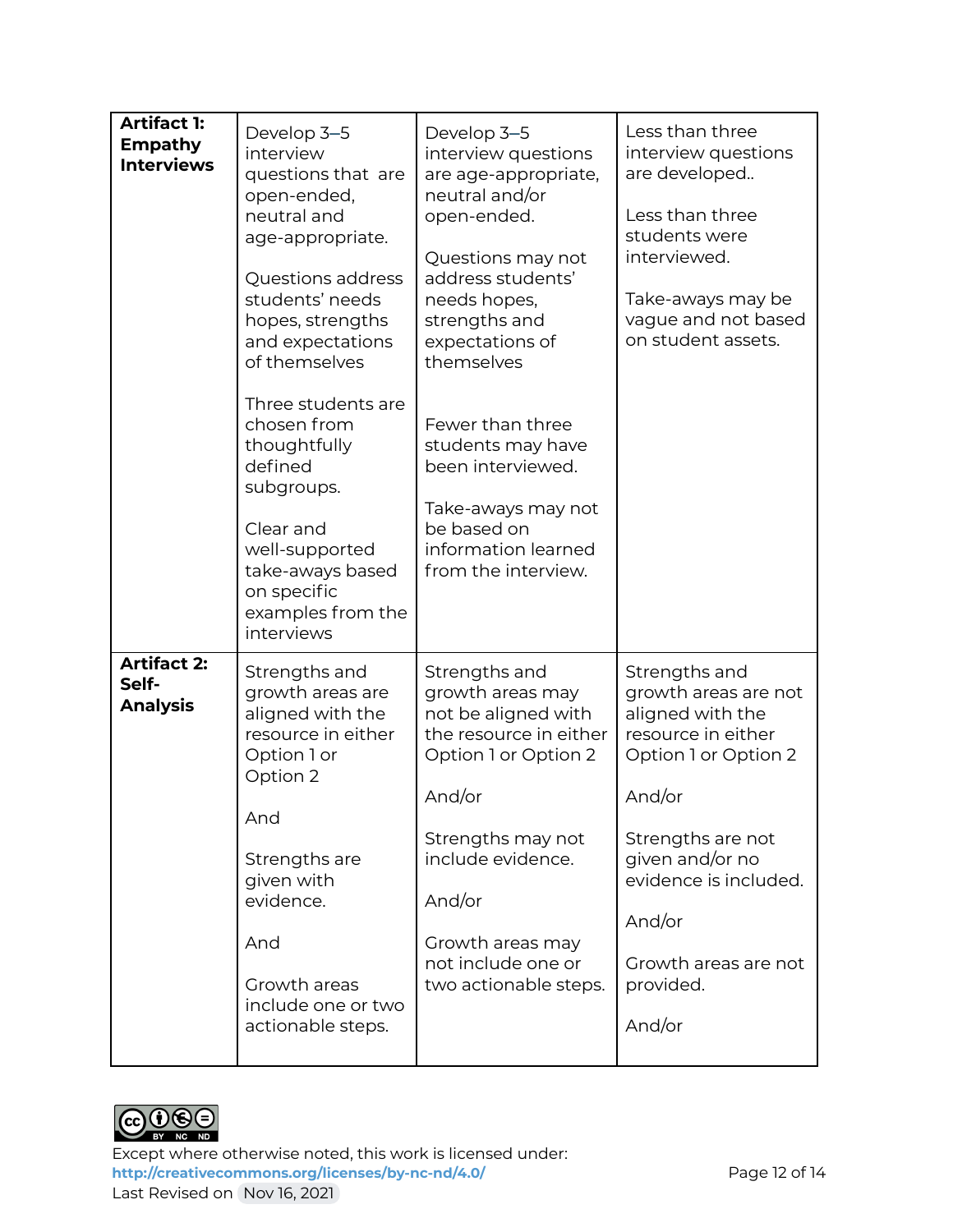|                                          |                                                                                                                                                                                                                                                                 |                                                                                                                                                                                                                                                                                                                            | Growth areas do not<br>include actionable<br>steps.                                                                                                                                              |
|------------------------------------------|-----------------------------------------------------------------------------------------------------------------------------------------------------------------------------------------------------------------------------------------------------------------|----------------------------------------------------------------------------------------------------------------------------------------------------------------------------------------------------------------------------------------------------------------------------------------------------------------------------|--------------------------------------------------------------------------------------------------------------------------------------------------------------------------------------------------|
| <b>Artifact 3:</b><br><b>Action Plan</b> | A SMART Goal is<br>written for each<br>growth area<br>identified.<br>And<br>Evidence of<br>feedback is<br>provided.<br>And<br>Two artifacts are<br>included and<br>annotated with:<br>-Description<br>-The impact<br>-What you would<br>change for next<br>time | A goal is written for<br>each growth area<br>identified but may<br>not be a SMART Goal.<br>And/or<br>Evidence of feedback<br>may not be<br>provided.<br>And/or<br>Less than two<br>artifacts are included<br>and annotations may<br>not include:<br>-Description<br>-The impact<br>-What you would<br>change for next time | A goal is not written<br>for each growth area<br>identified.<br>And/or<br>Evidence of feedback<br>is not provided.<br>And/or<br>two or fewer artifacts<br>are included but are<br>not annotated. |

## Part 3 Reflection

#### **(400–600 words)**

Use the word count as a guide to write a personal reflection about your work on this micro-credential. For tips on writing a good reflection, review the following resource: How Do I Write a Good Personal [Reflection?](https://isthismystory.com/learning/how-do-i-write-a-good-personal-reflection/)

*Please do not include any information that will make you identifiable to your reviewers*.

- *1.* Compare and contrast the similarities and differences between your perceptions and those of your students'?
	- *a.* What beliefs or practices were affirmed?
	- *b.* What surprised you or challenged your thinking?
	- *c.* What did you learn about your lens impacts how you see your students?
	- *d.* Be specific and address what you learned about each subgroup.
- 2. How have your mindsets and thinking about your students and/or about your practice changed because of this micro-credential?



Except where otherwise noted, this work is licensed under: <http://creativecommons.org/licenses/by-nc-nd/4.0/><br>Page 13 of 14 Last Revised on Nov 16, 2021